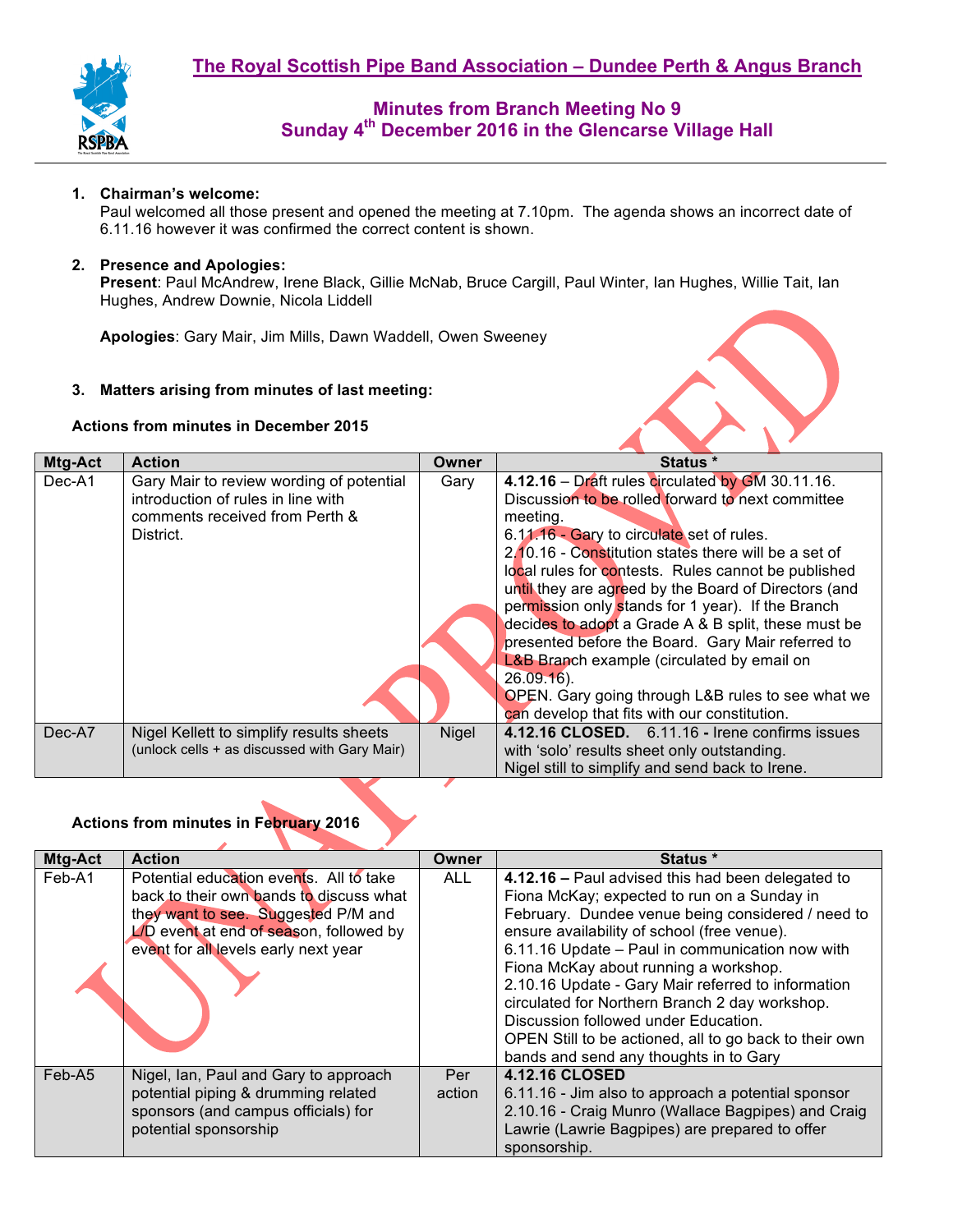

## **Actions from minutes in October 2016**

| Mtg-Act | <b>Action</b>                                                                                                                                                                                                                                                                                                          | <b>Owner</b> | Status *                                                                                                                                                                                                                                                                                                                                                                                                                                                                                                                                                                                                                                                                   |
|---------|------------------------------------------------------------------------------------------------------------------------------------------------------------------------------------------------------------------------------------------------------------------------------------------------------------------------|--------------|----------------------------------------------------------------------------------------------------------------------------------------------------------------------------------------------------------------------------------------------------------------------------------------------------------------------------------------------------------------------------------------------------------------------------------------------------------------------------------------------------------------------------------------------------------------------------------------------------------------------------------------------------------------------------|
| Oct-A1  | Additional adjudicators required for<br>qualifiers for 2017 world solo drumming<br>[due by Nov]                                                                                                                                                                                                                        | Gary<br>Paul | 4.12.16 - Paul noted this event had been a huge<br>success. Adjudicators: Paul Brown + Ciaran<br>Mordaunt. Paul reported a miscommunication on<br>contact details for an adjudicator which led to<br>complications and attempts to source internationally<br>including North America; Ciaran agreed to travel.<br>• Action: There was a deficit for contest; Paul to<br>approach Chief Executive to reimburse travel<br>costs.<br>Action: Contact details for all adjudicators to be<br>made available in drop box (adheres to Data<br>Protection).<br>6.11.16 update - confirmation of adjudicators as Paul<br>Brown and Alec Dudgeon.                                    |
| Oct-A2  | Gary Mair to write to Ian Embelton with<br>proposal for full Board ref. a suggested<br>Outdoor Ensemble Quartet event as<br>part of Strathmore Highland Games<br>following correspondence received from<br>Charlie Murray. For review at the next<br>Branch meeting pending the Board's<br>response. [Due by November] | Gary         | 4.12.16 - agreement to go ahead with Quartet event;<br>made up of 2 drummers, 1 piper, 1 tenor and must be<br>judged by RSPBA adjudicators. Action: Gary to<br>update Charlie Murray.<br>6.11.16 update - Gary has written to Ian Embelton; a<br>response is anticipated following the Directors<br>meeting to be held on 5.12.16.                                                                                                                                                                                                                                                                                                                                         |
| Oct-A6  | 2017 Novice winners in each of the<br>classes (x 3) of the Branch to be offered<br>places at 2017 RPSBA Summer School.<br>[Due by end 2016]                                                                                                                                                                            | Gary         | 4.12.16 - CLOSED all notified by email (they pay<br>and claim back).<br>6.11.16 - information will be known following the solo<br>competition.                                                                                                                                                                                                                                                                                                                                                                                                                                                                                                                             |
| Oct-A7  | Proposed Crieff event (20 <sup>th</sup> August) -<br>Owen Sweeney to follow-up with Diane<br>Porter regarding proposed date. [Due<br>by November]                                                                                                                                                                      | Owen         | 4.12.16 - CLOSED Crieff accepted for 5 August<br>2017.<br>6.11.16 – entry shows wrong date of $20^{th}$ August.<br>This should appear as 5 <sup>th</sup> August.                                                                                                                                                                                                                                                                                                                                                                                                                                                                                                           |
| Oct-A8  | Provisional 2017 calendar of events to<br>be entered onto Branch<br>[Due by October]                                                                                                                                                                                                                                   | Nicola       | 4.12.16 - CLOSED Gary has resent events to HQ.<br>$6.11.16 - 14th$ May has now been confirmed with<br>Dundee council. Request to remove 22 <sup>nd</sup> July<br>Burntisland as this is a L&B event.                                                                                                                                                                                                                                                                                                                                                                                                                                                                       |
| Oct-A10 | Gary to ask Board to test out concert<br>format for 2017 Full Band contest. [Due<br>by November]                                                                                                                                                                                                                       | Gary         | 4.12.16 - Board of Directors relaxed as to which way<br>the Branch wishes to adopt, noting all bands would<br>have to play in whichever format was decided. 50/50<br>feedback previously received. Decision to opt for<br>Concert formation (indoors) this year to offer a direct<br>comparison for feedback when considering in Year 3.<br>[Concert formation = semi-circle with drummers at<br>back or side (not split), PM at front].<br>A general Health & Safety discussion took place<br>regarding indoor contests; no action.<br>6.11.16 - Ongoing. Gary has written to the Board; a<br>response is also anticipated following the Directors<br>meeting on 5.12.16. |
| Oct-A13 | Craigie Solos (19 <sup>th</sup> November 2016) -                                                                                                                                                                                                                                                                       | <b>ALL</b>   | 4.12.16 - CLOSED. All trophies were returned.                                                                                                                                                                                                                                                                                                                                                                                                                                                                                                                                                                                                                              |
|         | trophies to be returned<br>[Due by November]                                                                                                                                                                                                                                                                           |              | 6.11.16 - Gary confirmed some trophies had been received<br>but was still chasing around 15.                                                                                                                                                                                                                                                                                                                                                                                                                                                                                                                                                                               |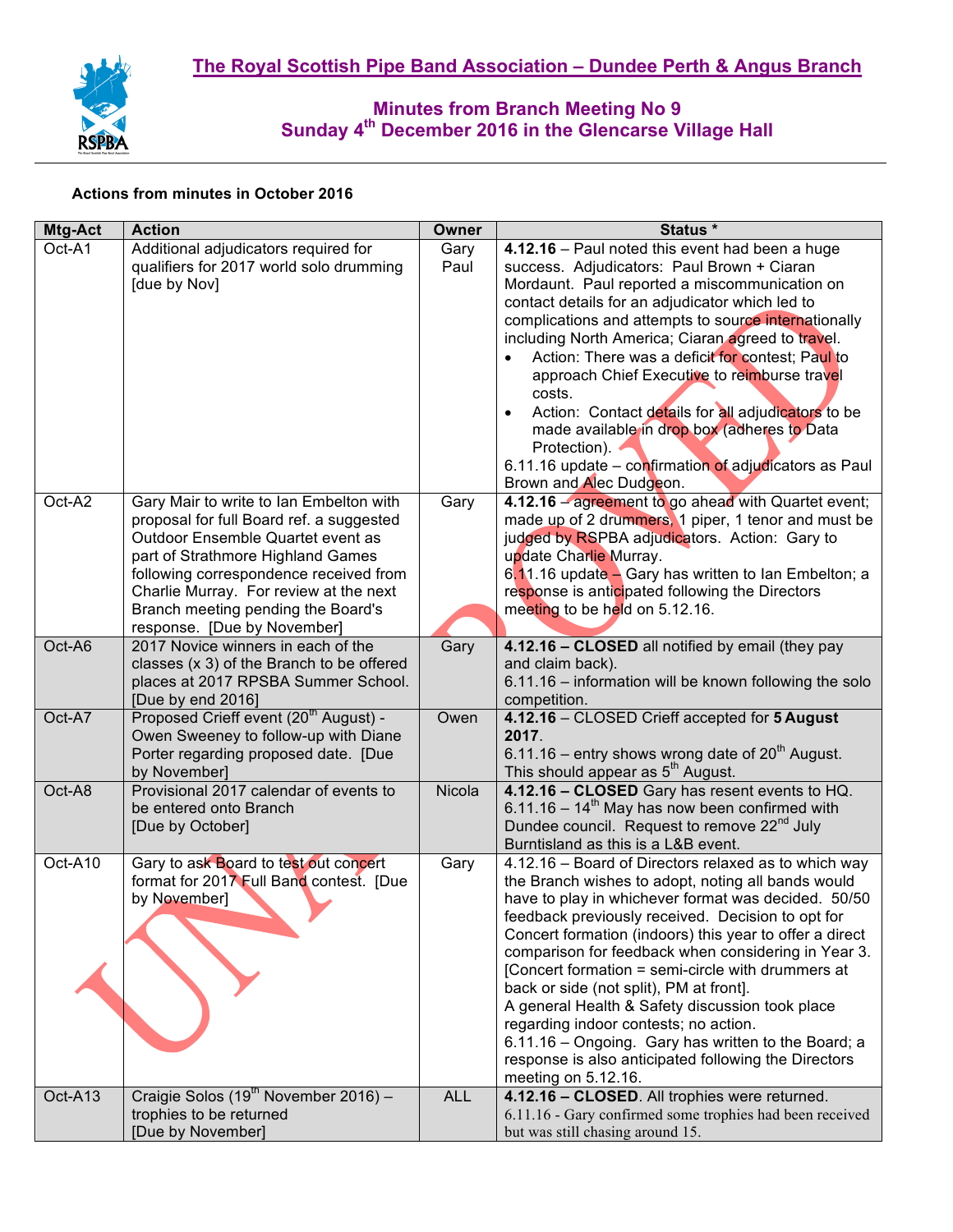

# **Actions from Interim meeting held on 6th November 2016**

| Mtg-Act<br><b>Action</b>                                                                                                                                                                                                                                                                            | <b>Owner</b>           | Status *                                                                                                                                                                                                                                                                                                                                                                                                                                                                                                                                                                                                                                                                                                                                                                                                                                                                                                                                                                                                               |
|-----------------------------------------------------------------------------------------------------------------------------------------------------------------------------------------------------------------------------------------------------------------------------------------------------|------------------------|------------------------------------------------------------------------------------------------------------------------------------------------------------------------------------------------------------------------------------------------------------------------------------------------------------------------------------------------------------------------------------------------------------------------------------------------------------------------------------------------------------------------------------------------------------------------------------------------------------------------------------------------------------------------------------------------------------------------------------------------------------------------------------------------------------------------------------------------------------------------------------------------------------------------------------------------------------------------------------------------------------------------|
| Nov-A1<br>Annual Branch levy - annual fees for<br>bands are now due. Currently £45 for<br>adult bands and £35 for under 18<br>juvenile bands. It was noted fees were<br>raised last year to recoup Paypal costs.<br>Paul McAndrew proposed fees<br>remained the same for 2017, all in<br>agreement. | Paul<br>Gary<br>Nicola | 4.12.16 - Online payment facility now available.<br>Nicola asked if column could be removed showing<br>whether bands have paid levies or not; agreement for<br>this data to be removed. The system will not permit<br>bands to enter contests until levy is paid. Paul<br>wished to establish which bands had not yet paid<br>2016 fees.<br>Action - Nicola to query with Jason if outstanding levy<br>arrears could be automatically added.<br>Branch membership - currently if 3 years have<br>lapsed, and the band does not intend to compete at<br>RSPBA events it is their choice effectively to not pay<br>the branch levy (the band may wish to rejoin at year<br>4 or 5, and the branch levy for that particular year will<br>apply). If however, a band returns within the 3 years<br>of non-payment; arrears will apply and be backdated<br>accordingly. Approved by Ally Bryce, seconded by<br><b>Bruce Cargill.</b><br>6.11.16 - Nicola to request online payment options<br>are opened on web with Jason. |

### **Further matters arising:**

- None
- **4. Approval of previous minutes Approved**: Irene Black **Seconded**: Ian Hughes

### **5. Correspondence:**

• Paul McAndrew advised one response had been received to date in relation to Gary Mair's email of 23.11.16 regarding RSPBA Annual General Meeting voting and proposal for voting by proxy.

## **6. Treasurer's Report:**

Irene presented the accounts, contained in a separate (confidential) document

## **7. Music Board Report:** Bruce reported as follows -

- Bands have been regraded on HQ website.
- Competition format structural review on hold but intention to revisit January 2017.
- A band had requested to move down a grade however Board have left them in their current grade a rule that the Board is permitted to apply; no feedback as yet.
- Reported that forms now available for new bands trying to register (highest grade has to be registered which should help to see scenarios of Grade 3 band full of Grade 1 players). This information will be helpful to spot anything requiring further action.
	- Paul McAndrew advised if a roster is submitted 42 days in advance of a contest, a change may be made up to 14 days prior and no requirement in place to resubmit, Bruce Cargill understood that changes to the roster up to 14 days would be required and noted he would look at this anomaly alongside potential forthcoming Board rule changes.
- Bruce reported an issue around Level 6 Assessors and above regarding acceptance of advanced certificate PDQB for assessors.
- RSPBA Summer School confirmed for  $31<sup>st</sup>$  July 2017  $4<sup>th</sup>$  August 2017.
- Bruce notified of a forthcoming AMPB (judges governing body) meeting.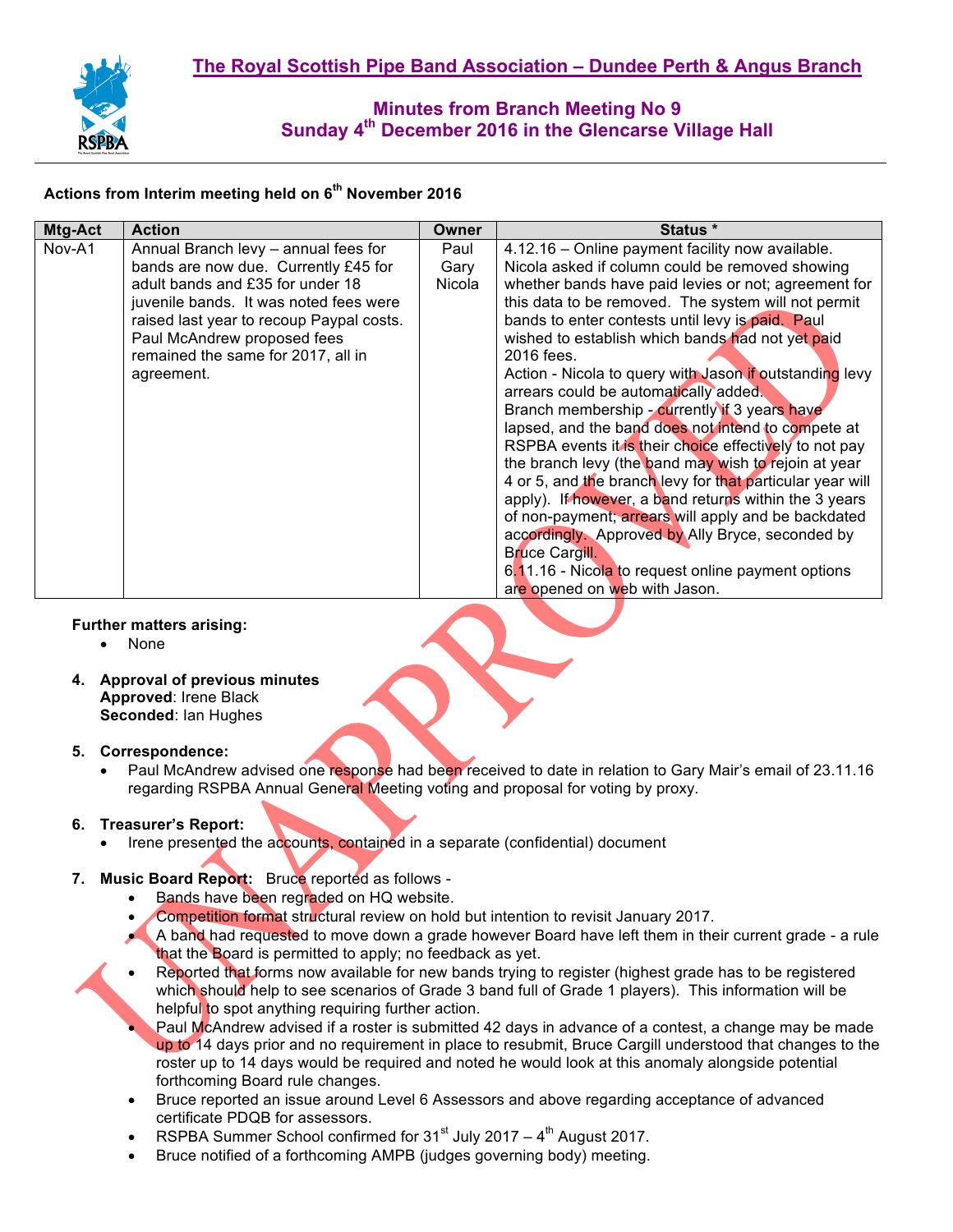

- **8. Director's Report:** Paul reported as follows
	- Paul advised that Jim Baxter was not aware our Branch solos date was on the same day as Glasgow and would not have held if he knew that was the case. Craigmount event (subsequently cancelled) was a further example of 2 events in 1 day. Paul highlighted all our events need to be listed on the HQ site.
	- RSPBA rules currently state that you cannot be a member of another association (Royal Air Force used as an example scenario); a possible rework of rules had been considered by HQ however was ruled out and decision to do on a case-by-case basis opted for.
	- Notification that 2 Branch bands have not paid fees and will receive fines from HQ.
	- HQ building the Board have requested a second more detailed plan by March of possible refurbishment (need to look at securing funding). Previous intention to recruit a Funding Officer was placed on hold.
	- Registration review ongoing but format possibly agreed to remain with current arrangement, whereby Band secretaries have responsibility. Proposal to issue log-in's to secretaries to manage online (bigger bands may consider adopting a Membership Secretary). Confirmation that current software supports this proposal; IT Specialist meeting scheduled. Once the decision has been approved, intend to roll-out initially with Grade 1 (less movement). Bands will be charged according to size of roster (current fee £260) aware that there may be a number of individuals on rosters who are no longer members so time will be given for bands to carry out admin updates before new system set in place. A query was raised if a further membership clause may need to be introduced in addition to Associate (taking into consideration bands with a large honorary members list). Paul commented there are currently 12,500 members of the RSPBA however realistically this figure is more likely to be around 8,000 (name spellings, individuals on more than 1 roster etc). All members would need to know their registration number. Photo ID would be shown on database only (RSPBA secure site) and not on cards themselves. Registration numbers provided would be spot-checked at contests.

### **9. Education**

- CPBN Part II Paul reported a number of people having to travel as training not offered outside this country. Decision at latest Board meeting to reimburse hotel and flight costs for Irish attendees who complete 3 weekends of training (those who complete course feedback entitled to reimbursement of course fees also).
- Paul invited members to have a general discussion on what aspects of Education they wanted to see in place:

RSPBA slide packs / training materials / teaching methods – bands keen to source information already out there to develop and adopt and Branch training pack (beginners - Advanced Higher level). Aim to ensure the Branch don't contradict what they are doing in schools but rather enhance and support learning; also ensuring continuity of what is being rolled out by each branch member.

Action: **Paul McAndrew asked if Gillie McNab would be happy to share a Drumming book used for** teaching by Graham Peters within Vale of Atholl Pipe Band. Action Gary Mair approach individuals on behalf of Branch to see if they would be willing to share appropriate materials; John Nevans (actual slides, including notes, from Northern Branch training weekend), Derek Potter (for SQA considerations), Pat Whelan (RSPBA Education Officer / Outreach paperwork if GM does not already have), Ian Duncan, Anne Spalding, Roddy Wier.

## **10. Media Report:**

• **Branch Website:** Nicola Liddell reported the following updates -

2017 calendar of events are now loaded to the Branch web pages.

Branch committee meeting and AGM dates to be added once identified.

Annual fees due now and online payment facility now available. Entry for competitions will not be available until early 2017.

Bands are reminded that data for Branch page is uplifted from HQ page therefore all band changes must be made officially at HQ (for new PM and Secretary details).

Data Protection statement now available on the Branch homepage.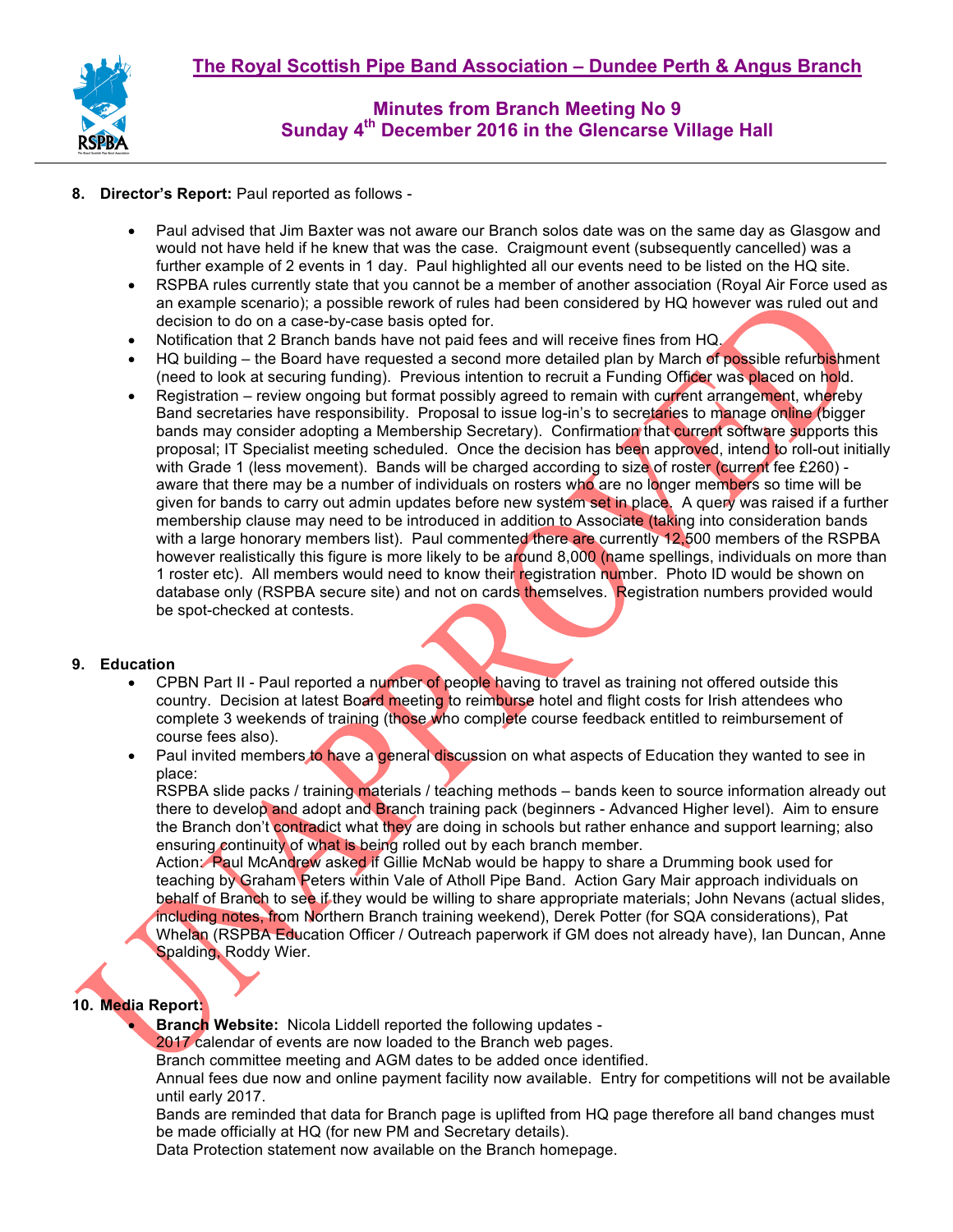

- **RSPBA Magazine:** no update
- **Branch Facebook page**: no update

### **11. AOCB:**

- Potential new band forming in Branch "Dundee City Pipe Band" in the process of completing forms and soon to be RPSBA registered.
- Vale of Atholl Branch Solos, 21<sup>st</sup> January 2017 Gillie McNab to email temporary entry form for web upload.
- It was noted that Irish schools and council were looking to upgrade all drums; anyone looking to upgrade going through Andante advised to do so quickly as a backlog on system is expected.
- Gillie McNab requested that playing requirements are reviewed prior to solos next year. Under 18, 8 part contests; it is suggested that 4 parts would be sufficient for this age group. In addition, a comment was made that competitors do not all play 4 map tunes and technically should have been disqualified. Further discussion needed as to whether review should be for pipers only or also for drummers.
- Paul McAndrew extended congratulations to branch member, Jordan Ednie, who competed at the *Graeme Johnston Memorial and Willie Ferguson Memorial competition* in Glasgow – representing the branch and winning 1<sup>st</sup> place in 15-18 year category as well as 2<sup>nd</sup> place in the Willie Ferguson Memorial Competition.
- Perform in Perth syllabus (running from  $4^{\text{th}} 18^{\text{th}}$  March 2017) was distributed highlighting closing date for entries 20<sup>th</sup> January 2017. Further copies of syllabus available from nicola.m.liddell@btinternet.com
- Nicola Liddell re-iterated news of Alex Dingwall's death (former member of 82 years with Perth and District Pipe Band). Paul McAndrew noted this had also been announced at the RSPBA Board meeting and had been communicated on all UK branch websites.
- Associate membership An in-depth discussion took place around any branch band/individual not currently registered with the RSPBA noting certain dispensations whereby permission has been granted by the Chief Executive. All in favour of no change to the current Constitution (see below) but revising draft Rule (below) to allow a band/individual to compete in an RSPBA event without challenge. Fee agreed of £5 individual / £45 band fee annually.

Point 22 / RSPBA Constitution & Standing Orders (May 2015) reads:

*"Associate Membership may be available within the Branch at the fee determined by the Management Committee. Associate Membership shall not entitle the holder to any voting powers, but shall permit him/her to take part in the business of the Branch at the discretion of the Chairman". ~ ~ ~ ~ ~ ~ ~ ~ ~ ~ ~ ~*

*Draft Branch Rules (Gary Mair email of 30.11.16) states -*

1d. Branch Associate Membership is open to players and non-players at a fee determined by the Management Committee so long as the person is not a registered member of an RSPBA-registered band.

### 2017 Calendar of Branch Championships

Branch championships were defined as 'full band competitions' only and were agreed as follows -

| <b>Date</b>                 | Event                      | <b>Drum Major Competition</b>             |
|-----------------------------|----------------------------|-------------------------------------------|
| 22 <sup>nd</sup> April 2017 | Craigie, Dundee            |                                           |
| 14th May 2017               | <b>Dundee City Outdoor</b> | $\checkmark$ [DM contest since cancelled] |
| 4 <sup>th</sup> June 2017   | Markinch                   |                                           |
| 11 <sup>th</sup> June 2071  | Strathmore                 |                                           |
| $17th$ June 2017            | Lochore                    |                                           |
| $5th$ August 2017           | Crieff                     |                                           |

*Thornton competition, 1st July 2017, was not listed as part of Branch championships as only 4 and 3 grades.* 

*Paul McAndrew also noted Perth Games, 13th August 2017, may have guest bands but no contest as such but this is awaiting confirmation.*